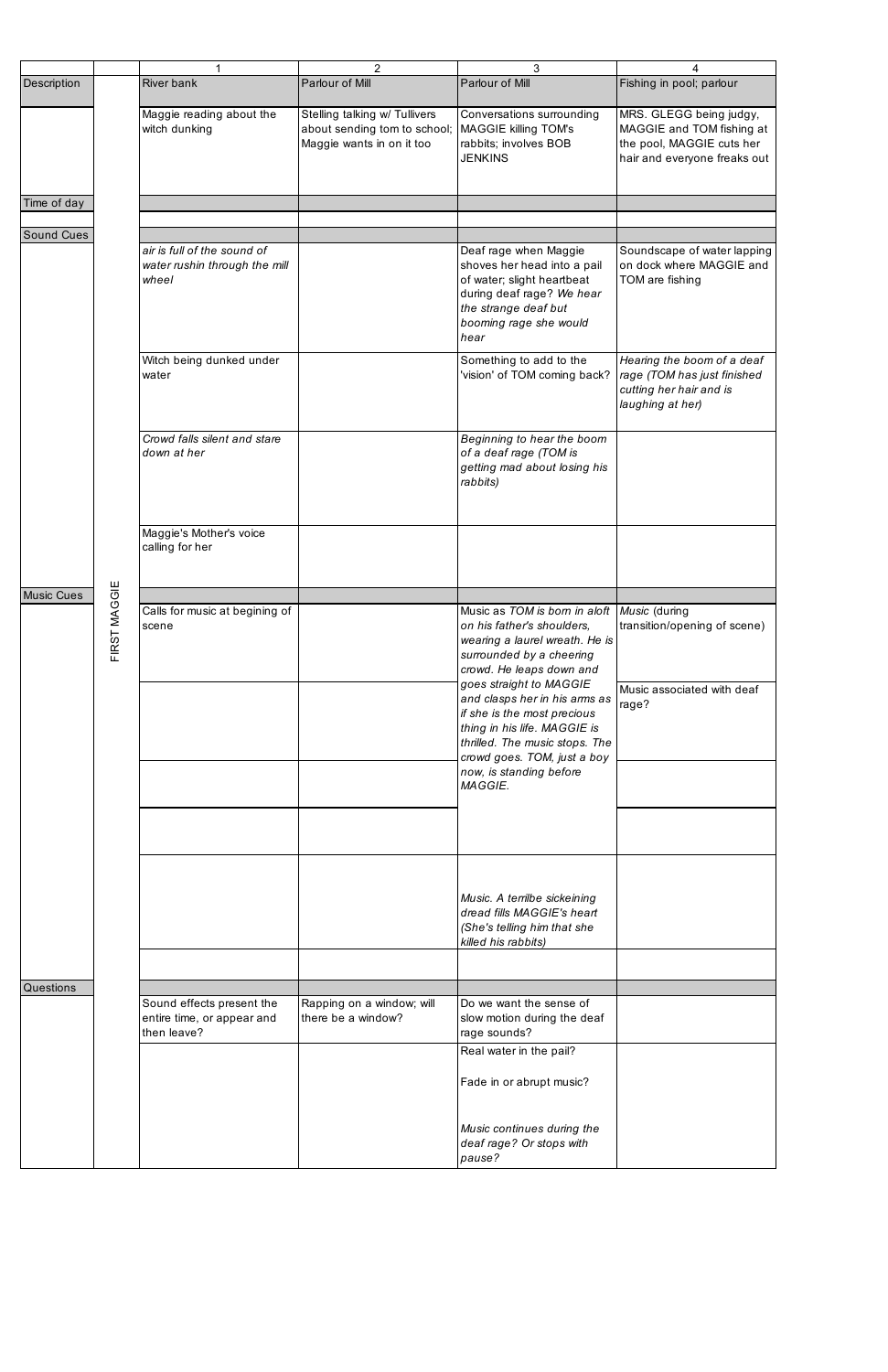|                   | 5                                                                                                                            | 6                                                                                                        | 7                                                                                                            | 8                                                                    |
|-------------------|------------------------------------------------------------------------------------------------------------------------------|----------------------------------------------------------------------------------------------------------|--------------------------------------------------------------------------------------------------------------|----------------------------------------------------------------------|
| Description       | Road to commons; back<br>home                                                                                                | River next to mill; TOM's<br>classroom                                                                   | Garden at TOM's school                                                                                       | Middle of the schoolroom                                             |
|                   | MAGGIE is running away (?)<br>and runs into a gypsy like<br>man that turns into the devil<br>until MR TULLIVER saves<br>her; | MAGGIE briefly with TOM at<br>the mill before TOM forgets<br>latin at school and talks with<br>PHILLIP   | MAGGIE surprises TOM at<br>school, wants to learn latin<br>but MR STELLING says no                           | PHILLIP and MAGGIE start<br>to fall in love during a<br>conversation |
| Time of day       |                                                                                                                              |                                                                                                          |                                                                                                              |                                                                      |
|                   |                                                                                                                              |                                                                                                          |                                                                                                              |                                                                      |
| <b>Sound Cues</b> |                                                                                                                              |                                                                                                          |                                                                                                              |                                                                      |
|                   | Soundscape of at night,<br>rather spooky and ominous                                                                         | Soundscape of river, mill (Air<br>is full of the sound of the<br>water ruhing through the mill<br>wheel) | In the garden (soundscape)                                                                                   |                                                                      |
|                   | Something<br>ominous/heavy/dark for when<br>the gypsy turns into the<br>devil?                                               |                                                                                                          | A deaf rage has begun (she<br>was shut down for trying to<br>learn TOM's lessons, then<br>TOM laughs at her) |                                                                      |
|                   |                                                                                                                              |                                                                                                          |                                                                                                              |                                                                      |
|                   |                                                                                                                              |                                                                                                          |                                                                                                              |                                                                      |
| <b>Music Cues</b> |                                                                                                                              |                                                                                                          |                                                                                                              |                                                                      |
|                   |                                                                                                                              | Music (Transition, coming<br>back from MR TULLIVER<br>saving MAGGIE from the<br>devil appirition)        |                                                                                                              | PHILLIP is singing in the<br>classroom (enchants<br>MAGGIE)          |
|                   |                                                                                                                              |                                                                                                          |                                                                                                              |                                                                      |
|                   |                                                                                                                              |                                                                                                          |                                                                                                              |                                                                      |
|                   |                                                                                                                              |                                                                                                          |                                                                                                              |                                                                      |
|                   |                                                                                                                              |                                                                                                          |                                                                                                              |                                                                      |
|                   |                                                                                                                              |                                                                                                          |                                                                                                              |                                                                      |
| <b>Questions</b>  |                                                                                                                              |                                                                                                          |                                                                                                              |                                                                      |
|                   | How is the devil going to<br>happen?                                                                                         |                                                                                                          | Need to compose melodies<br>for PHILLIP to sing?                                                             |                                                                      |
|                   |                                                                                                                              |                                                                                                          |                                                                                                              |                                                                      |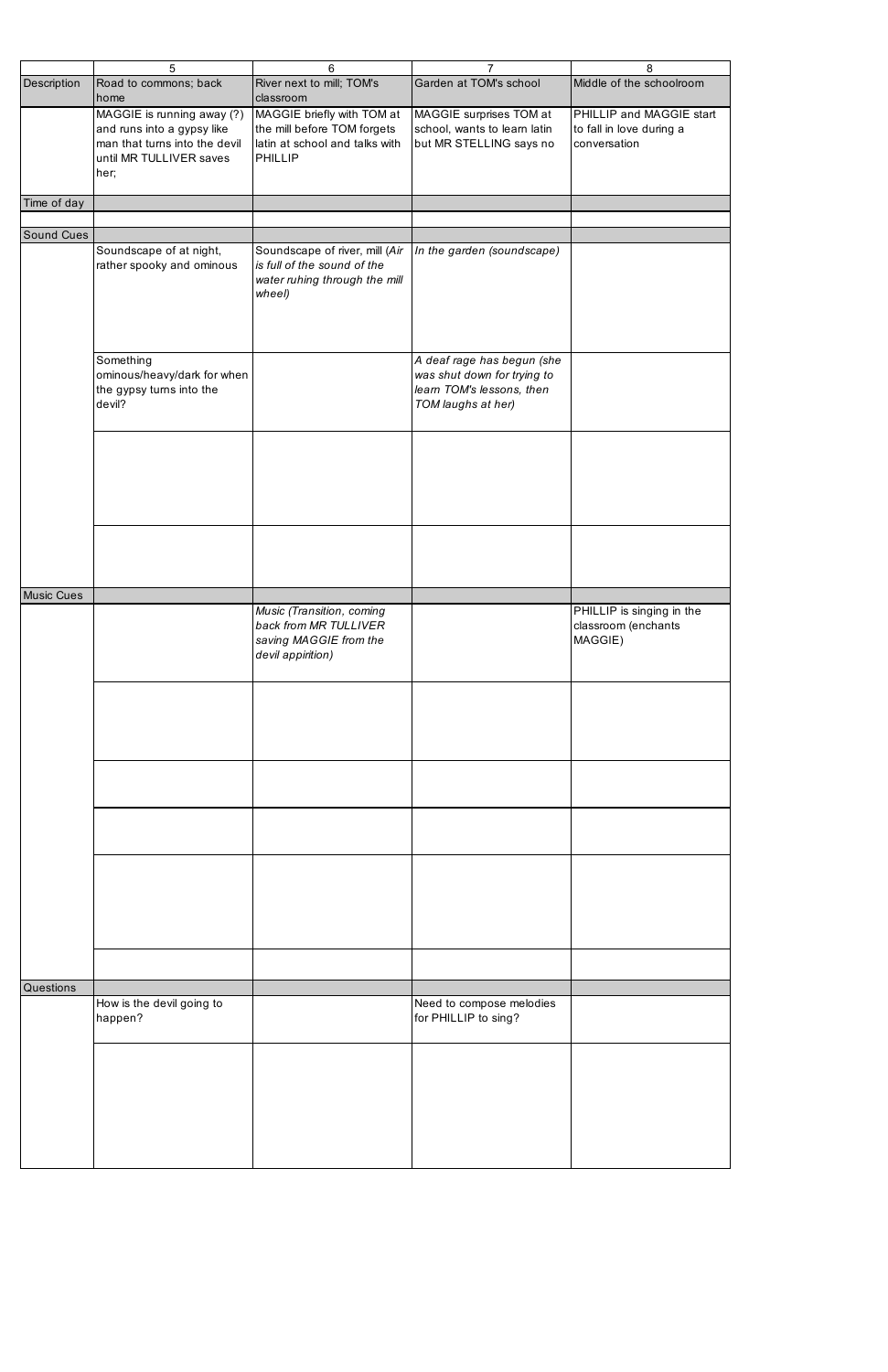|                   | 9                             | 10                                    | 11                                            | 12                              |
|-------------------|-------------------------------|---------------------------------------|-----------------------------------------------|---------------------------------|
| Description       | Maggie's boarding school room | At the mill                           | In the parlour                                | In the parlour                  |
|                   |                               |                                       |                                               |                                 |
|                   | TOM tells MAGGIE about their  | Talking with MRS TULLIVER             | Discussing with the relatives about           | TOM is belittling MAGGIE for    |
|                   | father falling ill            | about MR TULLIVER's and the           | they're going to divy up the                  | what she has done to disgrace   |
|                   |                               | mill's fate                           |                                               |                                 |
|                   |                               |                                       | TULLIVER's things, as well as what the family |                                 |
|                   |                               |                                       | they're going to do                           |                                 |
|                   |                               |                                       |                                               |                                 |
|                   |                               |                                       |                                               |                                 |
| Time of day       |                               |                                       |                                               |                                 |
|                   |                               |                                       |                                               |                                 |
|                   |                               |                                       |                                               |                                 |
| Sound Cues        |                               |                                       |                                               |                                 |
|                   |                               | Soundscape of the mill                | MAGGIE is going into a deaf rage              | Fighting a deaf rage (TOM has   |
|                   |                               |                                       | (MRS GLEGG is bagging on the                  | been tearing into MAGGIE for    |
|                   |                               |                                       | TULLIVER family for being wicked              | having backtalked to her aunts) |
|                   |                               |                                       | and wasteful, denying them                    |                                 |
|                   |                               |                                       |                                               |                                 |
|                   |                               |                                       | assistance)                                   |                                 |
|                   |                               |                                       |                                               |                                 |
|                   |                               |                                       |                                               |                                 |
|                   |                               |                                       |                                               |                                 |
|                   |                               |                                       |                                               |                                 |
|                   |                               |                                       |                                               |                                 |
|                   |                               |                                       |                                               |                                 |
|                   |                               |                                       |                                               |                                 |
|                   |                               |                                       |                                               |                                 |
|                   |                               |                                       |                                               |                                 |
|                   |                               |                                       |                                               |                                 |
|                   |                               |                                       |                                               |                                 |
|                   |                               |                                       |                                               |                                 |
|                   |                               |                                       |                                               |                                 |
|                   |                               |                                       |                                               |                                 |
|                   |                               |                                       |                                               |                                 |
|                   |                               |                                       |                                               |                                 |
|                   |                               |                                       |                                               |                                 |
|                   |                               |                                       |                                               |                                 |
|                   |                               |                                       |                                               |                                 |
|                   |                               |                                       |                                               |                                 |
|                   |                               |                                       |                                               |                                 |
| <b>Music Cues</b> |                               |                                       |                                               |                                 |
|                   |                               |                                       |                                               |                                 |
|                   |                               | Music (MAGGIE's father has just       |                                               | Music (MAGGIE has run to the    |
|                   |                               | fallen ill, the BAILIFF is waiting to |                                               | attic to avoid TOM, where she   |
|                   |                               | talk to them)                         |                                               | looks into the mirror and       |
|                   |                               |                                       |                                               | SECOND MAGGIE is born)          |
|                   |                               |                                       |                                               |                                 |
|                   |                               |                                       |                                               |                                 |
|                   |                               |                                       |                                               |                                 |
|                   |                               |                                       |                                               |                                 |
|                   |                               |                                       |                                               |                                 |
|                   |                               |                                       |                                               |                                 |
|                   |                               |                                       |                                               |                                 |
|                   |                               |                                       |                                               |                                 |
|                   |                               |                                       |                                               |                                 |
|                   |                               |                                       |                                               |                                 |
|                   |                               |                                       |                                               |                                 |
|                   |                               |                                       |                                               |                                 |
|                   |                               |                                       |                                               |                                 |
|                   |                               |                                       |                                               |                                 |
|                   |                               |                                       |                                               |                                 |
|                   |                               |                                       |                                               |                                 |
|                   |                               |                                       |                                               |                                 |
|                   |                               |                                       |                                               |                                 |
|                   |                               |                                       |                                               |                                 |
|                   |                               |                                       |                                               |                                 |
|                   |                               |                                       |                                               |                                 |
|                   |                               |                                       |                                               |                                 |
|                   |                               |                                       |                                               |                                 |
|                   |                               |                                       |                                               |                                 |
|                   |                               |                                       |                                               |                                 |
| <b>Questions</b>  |                               |                                       |                                               |                                 |
|                   |                               |                                       | Where is the parlour in relation to           |                                 |
|                   |                               |                                       | the mill?                                     |                                 |
|                   |                               |                                       |                                               |                                 |
|                   |                               |                                       |                                               |                                 |
|                   |                               |                                       |                                               |                                 |
|                   |                               |                                       |                                               |                                 |
|                   |                               |                                       |                                               |                                 |
|                   |                               |                                       |                                               |                                 |
|                   |                               |                                       |                                               |                                 |
|                   |                               |                                       |                                               |                                 |
|                   |                               |                                       |                                               |                                 |
|                   |                               |                                       |                                               |                                 |
|                   |                               |                                       |                                               |                                 |
|                   |                               |                                       |                                               |                                 |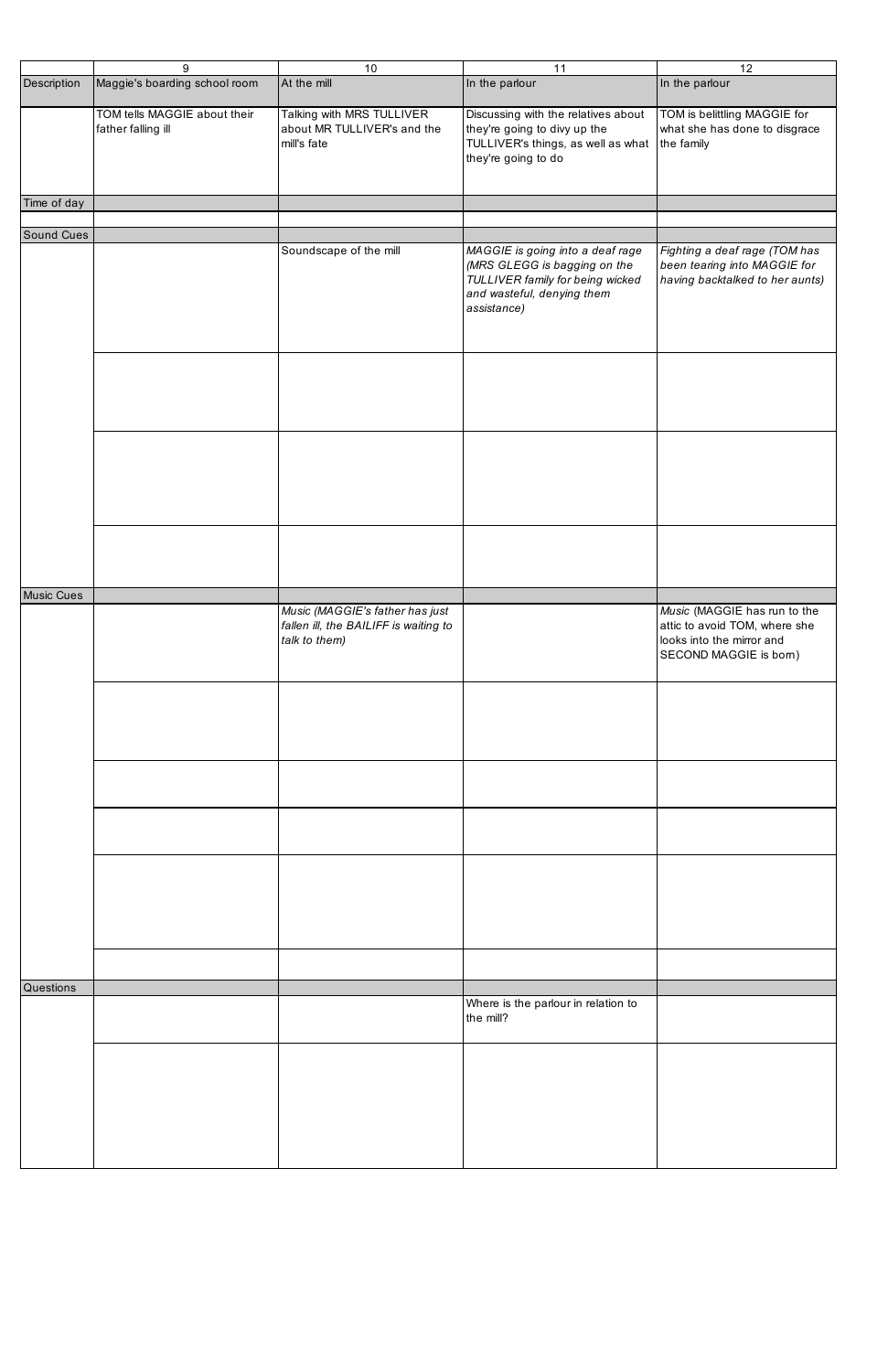|                  |               | 13                                                                                                               | 14                                                                                       | 15                                                | 16                                                                                                                                                                    |
|------------------|---------------|------------------------------------------------------------------------------------------------------------------|------------------------------------------------------------------------------------------|---------------------------------------------------|-----------------------------------------------------------------------------------------------------------------------------------------------------------------------|
| Description      |               | Parlour/Mill                                                                                                     | Parlour                                                                                  | Parlour                                           | Outside the Mill                                                                                                                                                      |
|                  |               | all of the furnitiure                                                                                            | The BAILIFF is auctioning off WAKEM offers MR TULLIVER MR TULLIVER is surveying<br>a job | the house and flips WAKEM<br>the bird in a letter | BOB brings them gifts,<br>money for TOM and books<br>for MAGGIE. This is where<br>she and FIRST MAGGIE talk<br>back and forth, and she<br>discovers the new book that |
| Time of day      |               |                                                                                                                  |                                                                                          |                                                   |                                                                                                                                                                       |
| Sound Cues       |               |                                                                                                                  |                                                                                          |                                                   |                                                                                                                                                                       |
|                  |               | Sound of a gavel banging<br>every time he says sold,<br>growing louder and louder,<br>ceiling them into a coffin | Something to accentuate the<br>silence inside of the<br>parlour                          |                                                   | MAGGIE is sitting outside the<br>mill. It is a beautiful summer's<br>day. The birds are singing,<br>the water rushing.                                                |
|                  |               |                                                                                                                  |                                                                                          |                                                   | Still something sad because<br>She is deeply sad                                                                                                                      |
|                  |               |                                                                                                                  |                                                                                          |                                                   |                                                                                                                                                                       |
|                  |               |                                                                                                                  |                                                                                          |                                                   |                                                                                                                                                                       |
| Music Cues       |               | Music (Background music for                                                                                      |                                                                                          |                                                   | <b>Music</b>                                                                                                                                                          |
|                  | SECOND MAGGIE | the auction scene)                                                                                               |                                                                                          |                                                   |                                                                                                                                                                       |
|                  |               |                                                                                                                  |                                                                                          |                                                   | Music. MAGGIE feels a<br>stange sense of awe (she<br>has discovered the Kempis<br>book)                                                                               |
|                  |               |                                                                                                                  |                                                                                          |                                                   |                                                                                                                                                                       |
|                  |               |                                                                                                                  |                                                                                          |                                                   |                                                                                                                                                                       |
|                  |               |                                                                                                                  |                                                                                          |                                                   |                                                                                                                                                                       |
|                  |               |                                                                                                                  |                                                                                          |                                                   |                                                                                                                                                                       |
| <b>Questions</b> |               |                                                                                                                  |                                                                                          |                                                   |                                                                                                                                                                       |
|                  |               |                                                                                                                  |                                                                                          |                                                   | Where is this taking place<br>geographically? East coast?<br>West? Europe?                                                                                            |
|                  |               |                                                                                                                  |                                                                                          |                                                   |                                                                                                                                                                       |
|                  |               |                                                                                                                  |                                                                                          |                                                   |                                                                                                                                                                       |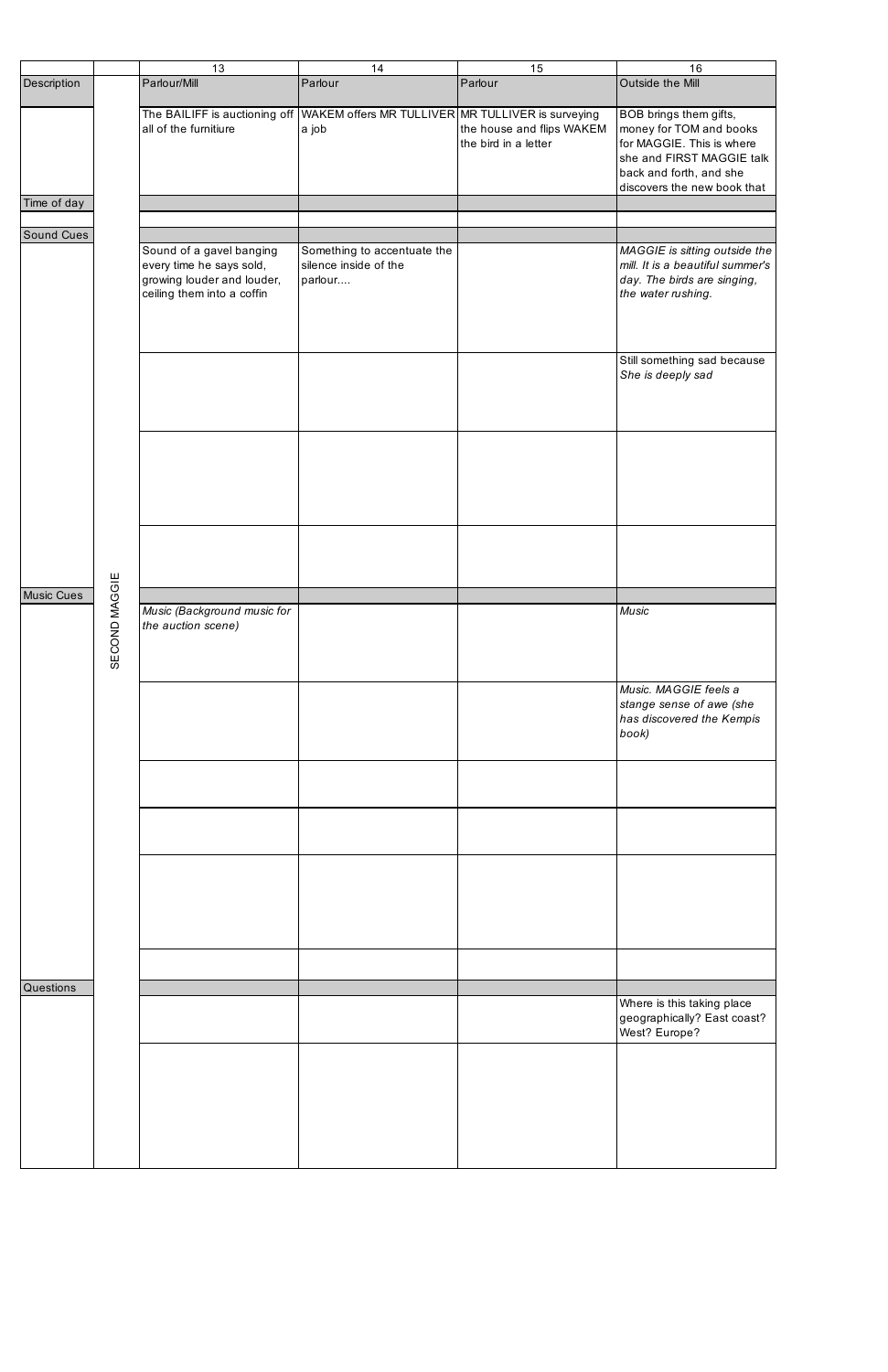|                   | 17                                                                                                                                                    | 18                                                                                                                                                    | 19                                                                                            | 20                                                                     |
|-------------------|-------------------------------------------------------------------------------------------------------------------------------------------------------|-------------------------------------------------------------------------------------------------------------------------------------------------------|-----------------------------------------------------------------------------------------------|------------------------------------------------------------------------|
| Description       | In the mill                                                                                                                                           | Walking in the Red Deeps                                                                                                                              | Attic/Red Deep                                                                                | In the Red Deeps                                                       |
|                   |                                                                                                                                                       |                                                                                                                                                       |                                                                                               |                                                                        |
|                   | TOM gets mad at MAGGIE for<br>having gone to find work. WAKEM<br>and PHILLIP arrive and she gets<br>excited about PHILLIP with FIRST<br><b>MAGGIE</b> | PHILLIP and MAGGIE walk and talk;   MAGGIES debate going to meet<br>PHILLIP tries to win MAGGIE, but<br>she is resisting, even though she<br>wants it | PHILLIP, she goes, argue about<br>falling in love                                             | TOM shows up and makes<br>MAGGIE promise never to see<br>PHILLIP again |
| Time of day       |                                                                                                                                                       |                                                                                                                                                       |                                                                                               |                                                                        |
|                   |                                                                                                                                                       |                                                                                                                                                       |                                                                                               |                                                                        |
| <b>Sound Cues</b> |                                                                                                                                                       |                                                                                                                                                       |                                                                                               |                                                                        |
|                   | There is the sound of voices in the<br>yard                                                                                                           | Soundscape for the Red Deep,<br>whatever that is                                                                                                      | Soundscape for the Red Deep,<br>whatever that is                                              | Soundscape for the Red Deep,<br>whatever that is                       |
|                   |                                                                                                                                                       | The do so (walk). It is as if they are<br>in a dream                                                                                                  | Similar dunking noises starting to<br>subtely return for when they start<br>the dunking again | Dark shift in effect when TOM<br>catches them kissing                  |
|                   |                                                                                                                                                       |                                                                                                                                                       |                                                                                               | FIRST MAGGIE has gone into a<br>deaf rage                              |
|                   |                                                                                                                                                       |                                                                                                                                                       |                                                                                               |                                                                        |
| <b>Music Cues</b> |                                                                                                                                                       |                                                                                                                                                       |                                                                                               |                                                                        |
|                   | Maggie sings a hymn (while<br>scrubbing the floor of the mill)                                                                                        |                                                                                                                                                       | Music (as the MAGGIES debate<br>going back to PHILLIP)                                        | PHILLIP is singing                                                     |
|                   | Music (when PHILLIP arrives and<br>FIRST/SECOND MAGGIE start<br>talking                                                                               |                                                                                                                                                       | Music (for MRS PULLET's line<br>talking about PHILLIP)                                        | Music for transition into THIRD<br><b>MAGGIE</b>                       |
|                   |                                                                                                                                                       |                                                                                                                                                       |                                                                                               |                                                                        |
|                   |                                                                                                                                                       |                                                                                                                                                       |                                                                                               |                                                                        |
|                   |                                                                                                                                                       |                                                                                                                                                       |                                                                                               |                                                                        |
|                   |                                                                                                                                                       |                                                                                                                                                       |                                                                                               |                                                                        |
| <b>Questions</b>  |                                                                                                                                                       |                                                                                                                                                       |                                                                                               |                                                                        |
|                   |                                                                                                                                                       | What are the Red Deeps?                                                                                                                               |                                                                                               |                                                                        |
|                   |                                                                                                                                                       |                                                                                                                                                       |                                                                                               |                                                                        |
|                   |                                                                                                                                                       |                                                                                                                                                       |                                                                                               |                                                                        |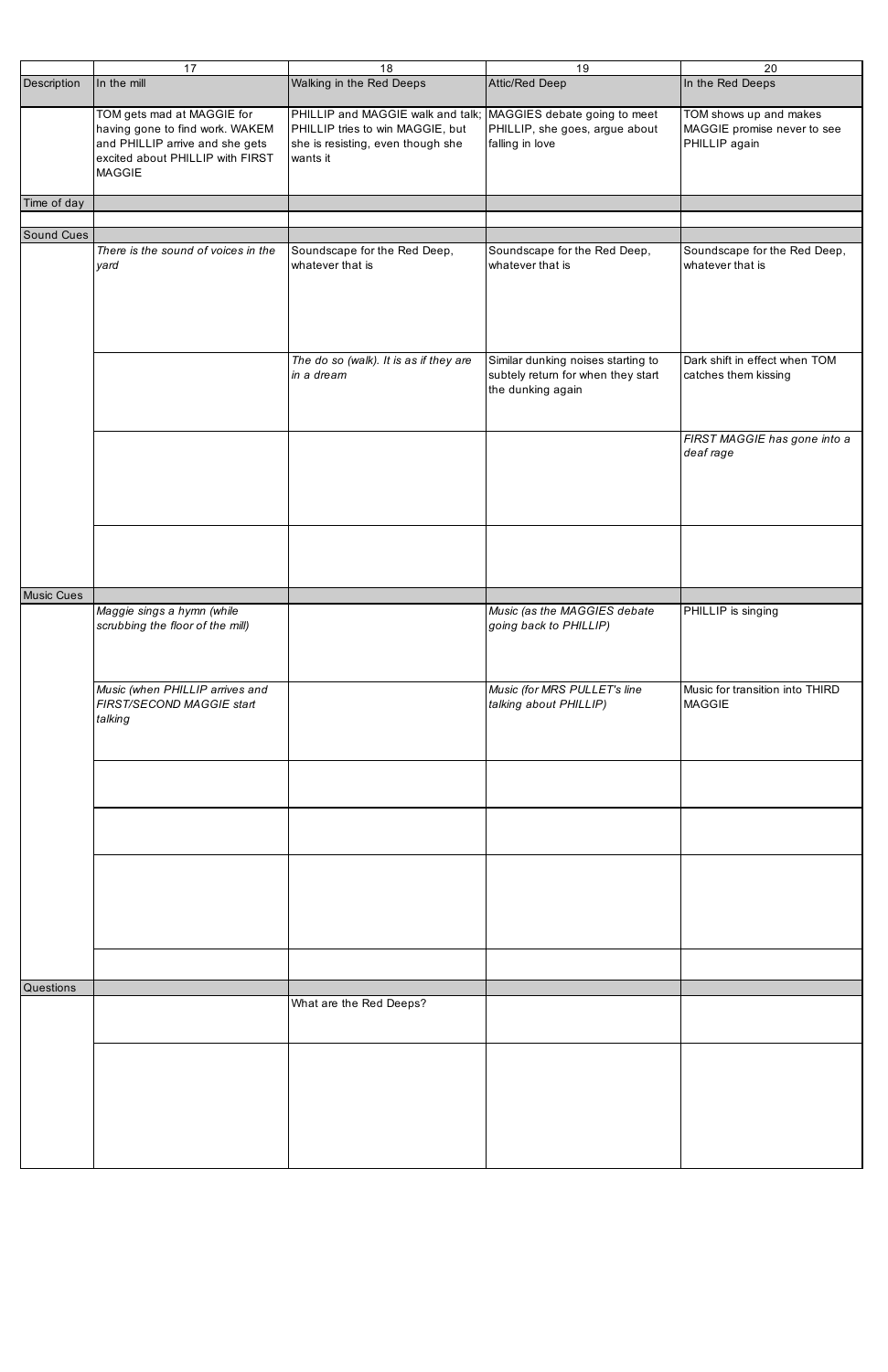|                   |              | 21                                                | 22                                                                                                                                            | 23                                                                                                                                                     | 24                                                                                              |
|-------------------|--------------|---------------------------------------------------|-----------------------------------------------------------------------------------------------------------------------------------------------|--------------------------------------------------------------------------------------------------------------------------------------------------------|-------------------------------------------------------------------------------------------------|
| Description       |              | In the parlour                                    | River next to the mill                                                                                                                        | At Uncle Deane's House<br>(drawing room)                                                                                                               | In MAGGIE's Bedroom                                                                             |
|                   |              | Tom has brought home<br>money and save the family | MR TULLIVER beats the<br>daylights out of WAKEM<br>because of a work incident<br>now that MR TULLIVER has<br>money again; MR TULLIVER<br>dies | MAGGIE arrives at LUCY's<br>and meets STEPHEN                                                                                                          | MAGGIE and LUCY chit chat<br>about TOM and PHILLIP<br>after the MAGGIES torment<br>THIRD MAGGIE |
| Time of day       |              |                                                   |                                                                                                                                               |                                                                                                                                                        |                                                                                                 |
|                   |              | Presumably day                                    | Day                                                                                                                                           | Day                                                                                                                                                    | Day                                                                                             |
| <b>Sound Cues</b> |              |                                                   | Air is filled with the sound of<br>water rushing through the mill $\vert$ day aand the room is full of<br>wheel.                              | Soundscape (It is a summer's<br>sunshine which streams in<br>through the open french<br>windows)                                                       |                                                                                                 |
|                   |              |                                                   |                                                                                                                                               | The doorbell rings                                                                                                                                     |                                                                                                 |
|                   |              |                                                   |                                                                                                                                               | Something for Memories<br>flooding back and LUCY's<br>kindness to her have grought<br>on a rush of tears. She goes<br>to the windows and looks<br>out. |                                                                                                 |
|                   |              |                                                   |                                                                                                                                               |                                                                                                                                                        |                                                                                                 |
| <b>Music Cues</b> | THIRD MAGGIE |                                                   | Music. (scene<br>intro/underscore)                                                                                                            | Music (it is a summer's day)                                                                                                                           | Music for when the two other<br>MAGGIEs arrive?                                                 |
|                   |              |                                                   | Music (Maggies have come<br>together after MR TULLIVER enters)<br>dies; leaving THIRD MAGGIE<br>alone in her grief)                           | Music (When STEPHEN                                                                                                                                    |                                                                                                 |
|                   |              |                                                   |                                                                                                                                               |                                                                                                                                                        |                                                                                                 |
|                   |              |                                                   |                                                                                                                                               |                                                                                                                                                        |                                                                                                 |
|                   |              |                                                   |                                                                                                                                               |                                                                                                                                                        |                                                                                                 |
|                   |              |                                                   |                                                                                                                                               |                                                                                                                                                        |                                                                                                 |
| <b>Questions</b>  |              |                                                   |                                                                                                                                               |                                                                                                                                                        |                                                                                                 |
|                   |              |                                                   |                                                                                                                                               |                                                                                                                                                        |                                                                                                 |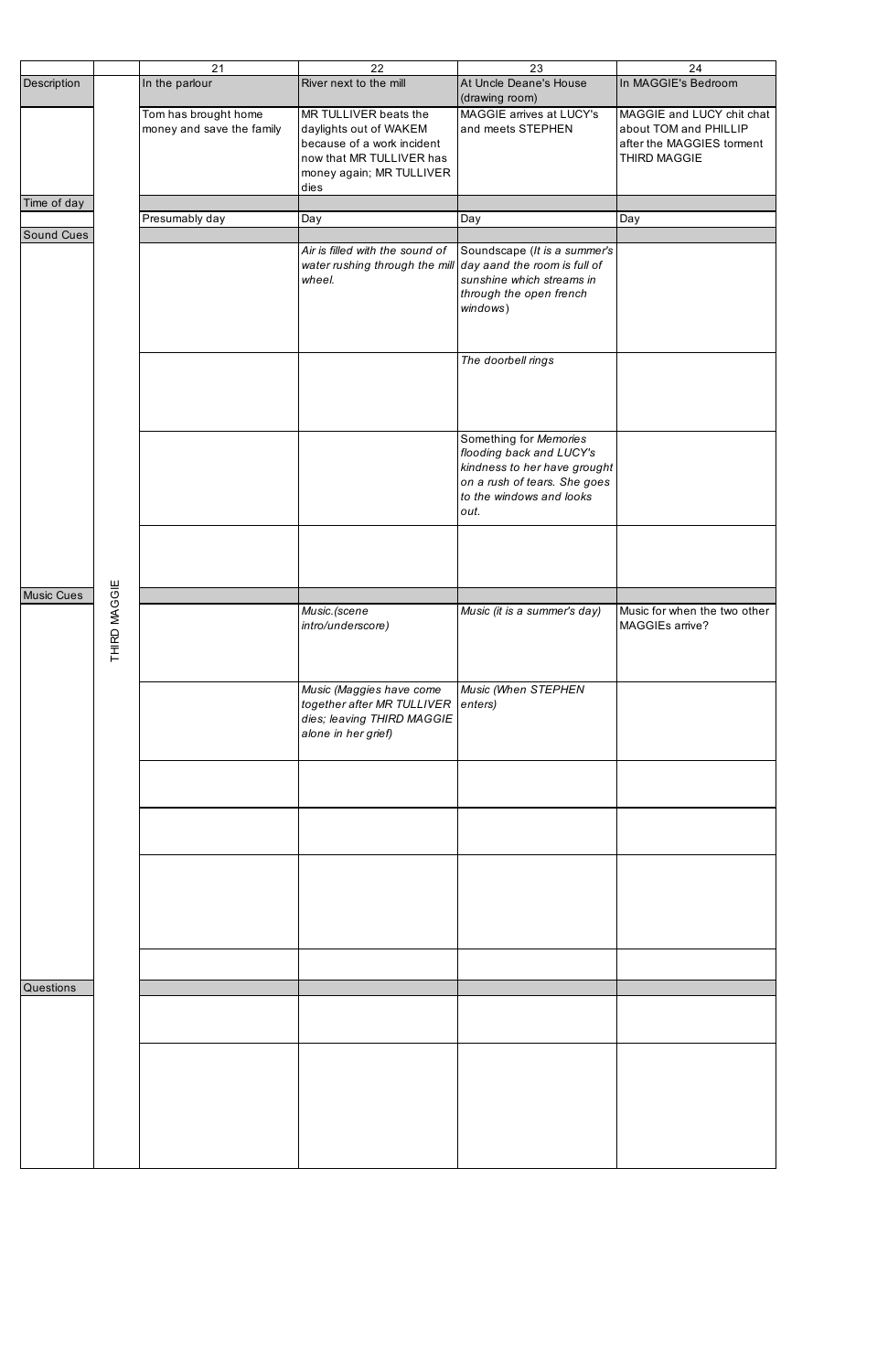|                   | 25                          | 26                           | 27                            | 28                               |
|-------------------|-----------------------------|------------------------------|-------------------------------|----------------------------------|
| Description       | TOM's rom at BOB JAKIN's    | Uncle Deane's house          | Uncle Deane's house           | Uncle Deane's house              |
|                   |                             | (drawing room)               | (drawing room)                | (drawing room)                   |
|                   | MAGGIE confronts TOM        |                              |                               |                                  |
|                   |                             | MAGGIE and STEPHEN get       | PHILLIP and MAGGIE meet       | PHILLIP and STEPHEN are          |
|                   | about seeing PHILLIP, to    | close when he starts hitting | again; they talk about seeing | noticing each other liking       |
|                   | which he agrees reluctantly | on her; mentions PHILLIP     | each other and that related   | MAGGIE, the ball scene           |
|                   |                             | and SECOND MAGGIE gets       | past                          | happens                          |
|                   |                             | excited                      |                               |                                  |
|                   |                             |                              |                               |                                  |
| Time of day       |                             |                              |                               |                                  |
|                   | Day                         | Evening                      | Evening                       | Evening                          |
| Sound Cues        |                             |                              |                               |                                  |
|                   | Tense silence? (Faint deaf  |                              | The thought of STEPHEN        |                                  |
|                   | rage maybe?)                |                              | has shot into her head. It    |                                  |
|                   |                             |                              | shows. (Recording of his      |                                  |
|                   |                             |                              | voice played back with        |                                  |
|                   |                             |                              | reverb?)                      |                                  |
|                   |                             |                              |                               |                                  |
|                   |                             |                              |                               |                                  |
|                   |                             |                              |                               |                                  |
|                   |                             |                              |                               |                                  |
|                   |                             |                              |                               |                                  |
|                   |                             |                              |                               |                                  |
|                   |                             |                              |                               |                                  |
|                   |                             |                              |                               |                                  |
|                   |                             |                              |                               |                                  |
|                   |                             |                              |                               |                                  |
|                   |                             |                              |                               |                                  |
|                   |                             |                              |                               |                                  |
|                   |                             |                              |                               |                                  |
|                   |                             |                              |                               |                                  |
|                   |                             |                              |                               |                                  |
|                   |                             |                              |                               |                                  |
|                   |                             |                              |                               |                                  |
|                   |                             |                              |                               |                                  |
| <b>Music Cues</b> |                             |                              |                               |                                  |
|                   |                             | Stephen is just finishing a  |                               | PHILLIP and STEPHEN              |
|                   |                             | song                         |                               | come to the end of a duet        |
|                   |                             |                              |                               |                                  |
|                   |                             |                              |                               |                                  |
|                   |                             |                              |                               |                                  |
|                   |                             | Music (underscore as         |                               | PHILLIP begins to sing 'I        |
|                   |                             | STEPHEN and MAGGIE talk)     |                               | Love Thee Still'                 |
|                   |                             |                              |                               |                                  |
|                   |                             |                              |                               |                                  |
|                   |                             |                              |                               |                                  |
|                   |                             |                              |                               |                                  |
|                   |                             | Music (as STEPHEN and        |                               | Grand music of the ball          |
|                   |                             | MAGGIE get intimately close) |                               | begins and the stage is filled   |
|                   |                             |                              |                               | with people dancing              |
|                   |                             |                              |                               | STEPHEN runs down the            |
|                   |                             |                              |                               | steps and sweeps MAGGIE          |
|                   |                             |                              |                               | off her feet into the waltz      |
|                   |                             |                              |                               | The music and lights change,     |
|                   |                             |                              |                               | and the other dancers            |
|                   |                             |                              |                               | become shadows and               |
|                   |                             |                              |                               | STEPHEN and MAGGIE               |
|                   |                             |                              |                               | glide perfetly in each other's   |
|                   |                             |                              |                               | arms                             |
|                   |                             |                              |                               | Abrupt end to music when he      |
|                   |                             |                              |                               | starts kissing her               |
| Questions         |                             |                              |                               |                                  |
|                   |                             |                              |                               | Piano in the drawing room?       |
|                   |                             |                              |                               | Background music?                |
|                   |                             |                              |                               |                                  |
|                   |                             |                              |                               | http://library.duke.edu/digitalc |
|                   |                             |                              |                               | ollections/hasm_a2475/           |
|                   |                             |                              |                               |                                  |
|                   |                             |                              |                               | Actual grand waltz or in         |
|                   |                             |                              |                               | similar style to the rest of the |
|                   |                             |                              |                               | music?                           |
|                   |                             |                              |                               |                                  |
|                   |                             |                              |                               |                                  |
|                   |                             |                              |                               |                                  |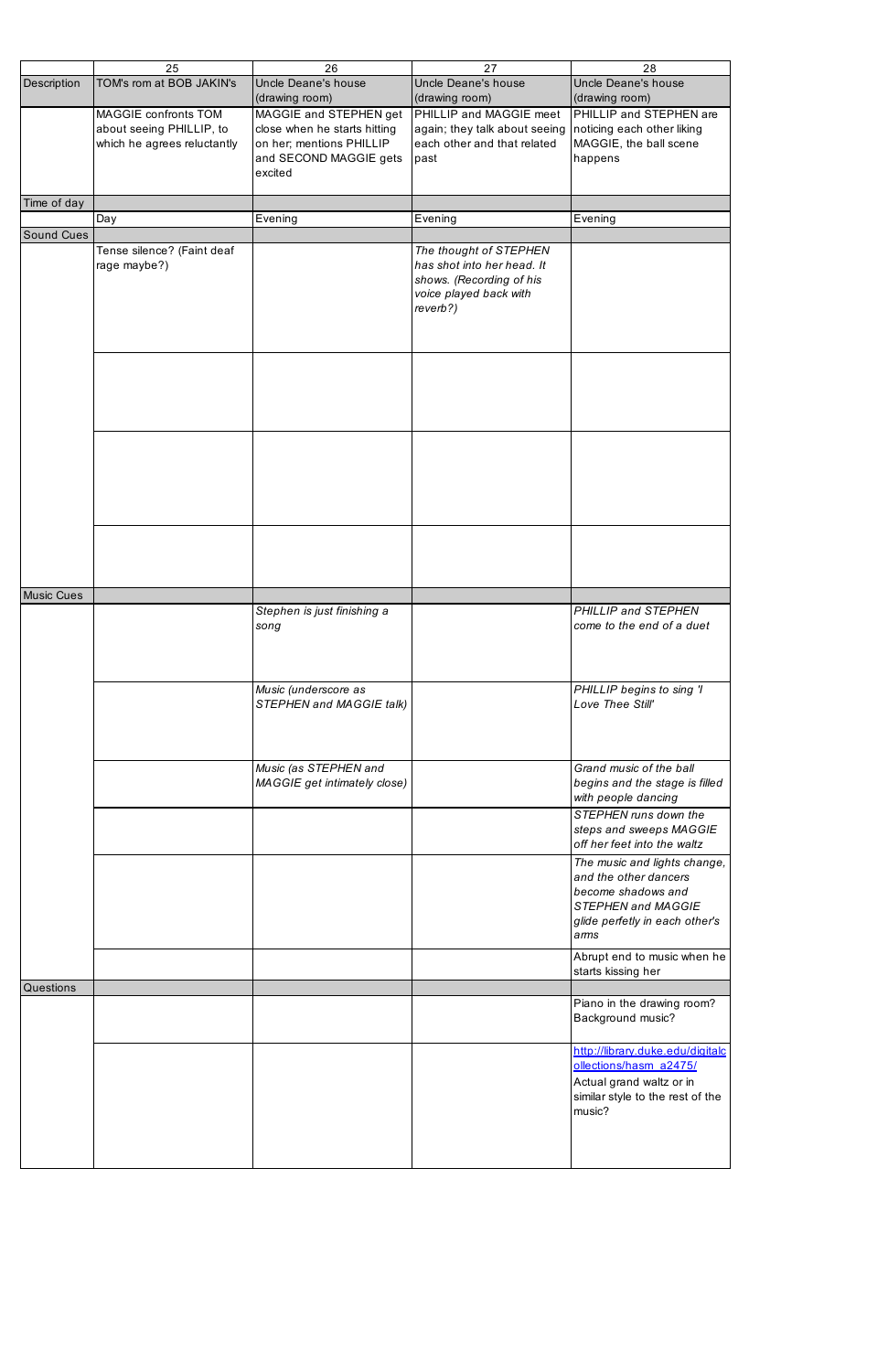|                   | 29                                                                                                                                                        | 30                                   | 31                                                                                                                      | 32                                                |
|-------------------|-----------------------------------------------------------------------------------------------------------------------------------------------------------|--------------------------------------|-------------------------------------------------------------------------------------------------------------------------|---------------------------------------------------|
| Description       | Uncle Deane's house<br>(drawing room)                                                                                                                     | In the mill                          | The Floss                                                                                                               | Room at an inn in Torby                           |
|                   | MAGGIE is running away<br>from the troubles of the ball,<br>they talk and the only<br>obstruction between PHILLIP<br>and MAGGIE getting married<br>is TOM | They're moving back into the<br>mill | <b>STEPHEN takes MAGGIE</b><br>out on the river                                                                         | STEPHEN trying to convince<br>MAGGIE to marry him |
| Time of day       |                                                                                                                                                           |                                      |                                                                                                                         |                                                   |
| Sound Cues        | Evening/Night                                                                                                                                             | Day                                  | Day into night                                                                                                          | Night                                             |
|                   |                                                                                                                                                           | Soundscape for inside the<br>mill    | MAGGIE is standing by the<br>Floss, staring at the water.<br>We can hear it lapping<br>against the bank                 | Something for MAGGIE's<br>resistance?             |
|                   |                                                                                                                                                           |                                      | The air is filled with the<br>rhythmic sound of the oars<br>and birds in flight. Everything<br>is very slow and languid |                                                   |
|                   |                                                                                                                                                           |                                      | Something to indicate that<br>time has passed when<br>MAGGIE sits up in alarm and<br>looks about                        |                                                   |
|                   |                                                                                                                                                           |                                      | Hear snatches of her past -<br>prerecorded everything then<br>add reverb/through the<br>various speakers                |                                                   |
| <b>Music Cues</b> |                                                                                                                                                           |                                      |                                                                                                                         |                                                   |
|                   |                                                                                                                                                           |                                      | Music (as they get out onto<br>the boat and start rowing)                                                               |                                                   |
|                   |                                                                                                                                                           |                                      | The music changes. The sky<br>grows dark.                                                                               |                                                   |
|                   |                                                                                                                                                           |                                      |                                                                                                                         |                                                   |
|                   |                                                                                                                                                           |                                      |                                                                                                                         |                                                   |
|                   |                                                                                                                                                           |                                      |                                                                                                                         |                                                   |
|                   |                                                                                                                                                           |                                      |                                                                                                                         |                                                   |
| Questions         |                                                                                                                                                           |                                      |                                                                                                                         |                                                   |
|                   |                                                                                                                                                           |                                      |                                                                                                                         |                                                   |
|                   |                                                                                                                                                           |                                      |                                                                                                                         |                                                   |